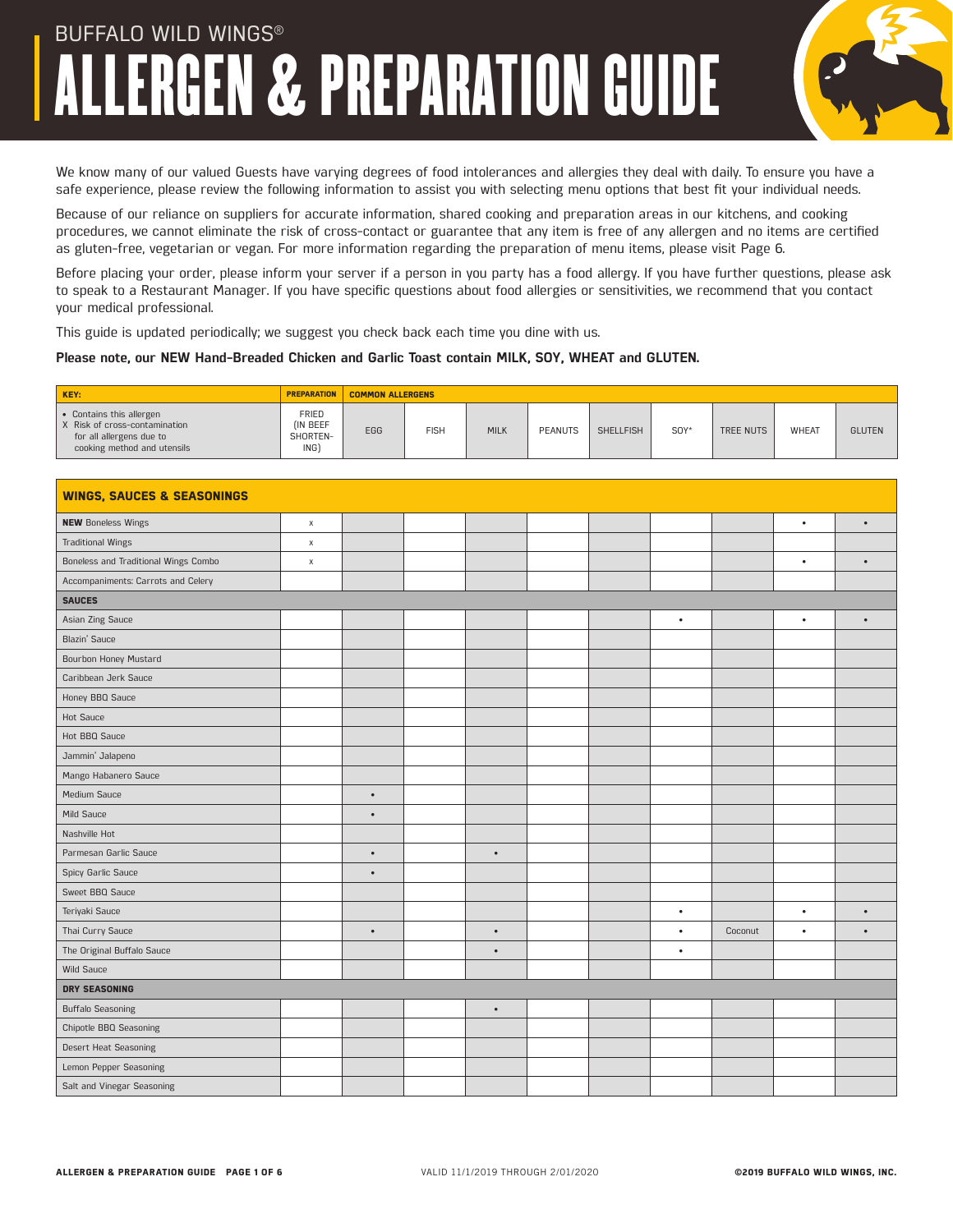| KEY:                                                                                                                 | <b>PREPARATION</b>                    | <b>COMMON ALLERGENS</b> |             |           |         |           |           |           |           |               |
|----------------------------------------------------------------------------------------------------------------------|---------------------------------------|-------------------------|-------------|-----------|---------|-----------|-----------|-----------|-----------|---------------|
| • Contains this allergen<br>X Risk of cross-contamination<br>for all allergens due to<br>cooking method and utensils | FRIED<br>(IN BEEF<br>SHORTEN-<br>ING) | EGG                     | <b>FISH</b> | MILK      | PEANUTS | SHELLFISH | $SOY^*$   | TREE NUTS | WHEAT     | <b>GLUTEN</b> |
|                                                                                                                      |                                       |                         |             |           |         |           |           |           |           |               |
| <b>BAR FOOD &amp; SIDES</b>                                                                                          |                                       |                         |             |           |         |           |           |           |           |               |
| Beer-Battered Onion Rings with Southwestern<br>Ranch Dressing                                                        | $\chi$                                | $\bullet$               |             | $\bullet$ |         |           |           |           | $\bullet$ |               |
| Big Twist Pretzel with Hatch Queso                                                                                   |                                       |                         |             | $\bullet$ |         |           |           |           | $\bullet$ | $\bullet$     |
| <b>Buffalo Chips</b>                                                                                                 | $\mathsf X$                           |                         |             |           |         |           |           |           |           |               |
| Buffalo Mac & Cheese, see Sauces for Mild, Medium<br>or Hot Sauce                                                    | $\mathsf X$                           | ٠                       |             | $\bullet$ |         |           | $\bullet$ |           | $\bullet$ |               |
| Cheddar Cheese Curds with Southwestern Ranch<br>Dressing                                                             | $\,$ X                                | $\bullet$               |             | $\bullet$ |         |           |           |           | $\bullet$ | $\bullet$     |
| Chicken Quesadilla                                                                                                   |                                       |                         |             | $\bullet$ |         |           | $\bullet$ |           | $\bullet$ | $\bullet$     |
| Hatch Queso with Chips                                                                                               | $\chi$                                |                         |             | $\bullet$ |         |           |           |           |           |               |
| Chili con Queso                                                                                                      | $\mathsf X$                           |                         |             | $\bullet$ |         |           | $\bullet$ |           |           |               |
| Chips and Salsa                                                                                                      | $\mathsf X$                           |                         |             |           |         |           |           |           |           |               |
| French Fries                                                                                                         | $\mathsf X$                           |                         |             |           |         |           |           |           |           |               |
| Fried Pickles with Southwestern Ranch Dressing                                                                       | $\mathsf X$                           | $\bullet$               |             | $\bullet$ |         |           |           |           | $\bullet$ | $\bullet$     |
| House Sampler                                                                                                        | $\mathsf X$                           | $\bullet$               |             | $\bullet$ |         |           | $\bullet$ |           | $\bullet$ |               |
| Mac & Cheese                                                                                                         |                                       |                         |             | $\bullet$ |         |           |           |           | $\bullet$ | $\bullet$     |
| Mini Corn Dogs with Bourbon Honey Mustard                                                                            | $\mathsf X$                           | $\bullet$               |             | $\bullet$ |         |           | $\bullet$ |           | $\bullet$ | $\bullet$     |
| Mozzarella Sticks with Marinara                                                                                      | $\mathsf X$                           | $\bullet$               |             | $\bullet$ |         |           |           |           | $\bullet$ | $\bullet$     |
| Potato Wedges                                                                                                        | X                                     |                         |             | $\bullet$ |         |           |           |           | $\bullet$ | $\bullet$     |
| <b>Street Tacos</b>                                                                                                  |                                       | $\bullet$               |             | $\bullet$ |         |           |           |           | $\bullet$ | $\bullet$     |
| <b>Ultimate Nachos</b>                                                                                               | $\mathsf X$                           |                         |             | $\bullet$ |         |           | $\bullet$ |           |           |               |
| Carrots & Celery, Fat Free Ranch Dressing                                                                            |                                       |                         |             | $\bullet$ |         |           |           |           |           |               |
| Slaw                                                                                                                 |                                       |                         |             |           |         |           |           |           |           |               |
| White Rice (Hawaii Only)                                                                                             |                                       |                         |             |           |         |           |           |           |           |               |
| Add-On: Cheese                                                                                                       |                                       |                         |             | $\bullet$ |         |           | $\bullet$ |           |           |               |
| Add-On: Chili                                                                                                        |                                       |                         |             |           |         |           | $\bullet$ |           |           |               |
| Add-On: Bacon                                                                                                        |                                       |                         |             |           |         |           |           |           |           |               |
| <b>BURGERS</b>                                                                                                       |                                       |                         |             |           |         |           |           |           |           |               |
| All American Cheeseburger                                                                                            |                                       | $\bullet$               |             | $\bullet$ |         |           | $\bullet$ |           | $\bullet$ | $\bullet$     |
| Buffalo Bleu Burger                                                                                                  |                                       | $\bullet$               |             | $\bullet$ |         |           | $\bullet$ |           | $\bullet$ | $\bullet$     |
| Cheese Curd Bacon Burger                                                                                             | $\mathsf X$                           | $\bullet$               |             | $\bullet$ |         |           | $\bullet$ |           |           |               |
| Southwestern Black Bean Burger                                                                                       |                                       | $\bullet$               |             | $\bullet$ |         |           | $\bullet$ |           | $\bullet$ | $\bullet$     |
| <b>PROTEINS &amp; ADD-ONS</b>                                                                                        |                                       |                         |             |           |         |           |           |           |           |               |
| All-Beef Hamburger Patty                                                                                             |                                       |                         |             |           |         |           |           |           |           |               |
| Black Bean Burger Patty                                                                                              |                                       | $\bullet$               |             | $\bullet$ |         |           | $\bullet$ |           | $\bullet$ | $\bullet$     |
| <b>NEW</b> Hand-Breaded Chicken Breast                                                                               | $\mathsf X$                           |                         |             | $\bullet$ |         |           | $\bullet$ |           | $\bullet$ | $\bullet$     |
| Grilled Chicken Breast                                                                                               |                                       |                         |             |           |         |           |           |           |           |               |
| Challah Bun                                                                                                          |                                       | $\bullet$               |             |           |         |           | $\bullet$ |           | $\bullet$ | $\bullet$     |
| American Cheese                                                                                                      |                                       |                         |             | $\bullet$ |         |           | $\bullet$ |           |           |               |
| <b>Bleu Cheese Crumbles</b>                                                                                          |                                       |                         |             | $\bullet$ |         |           |           |           |           |               |
| Cheddar Cheese                                                                                                       |                                       |                         |             | $\bullet$ |         |           |           |           |           |               |
| Pepper Jack Cheese                                                                                                   |                                       |                         |             | $\bullet$ |         |           |           |           |           |               |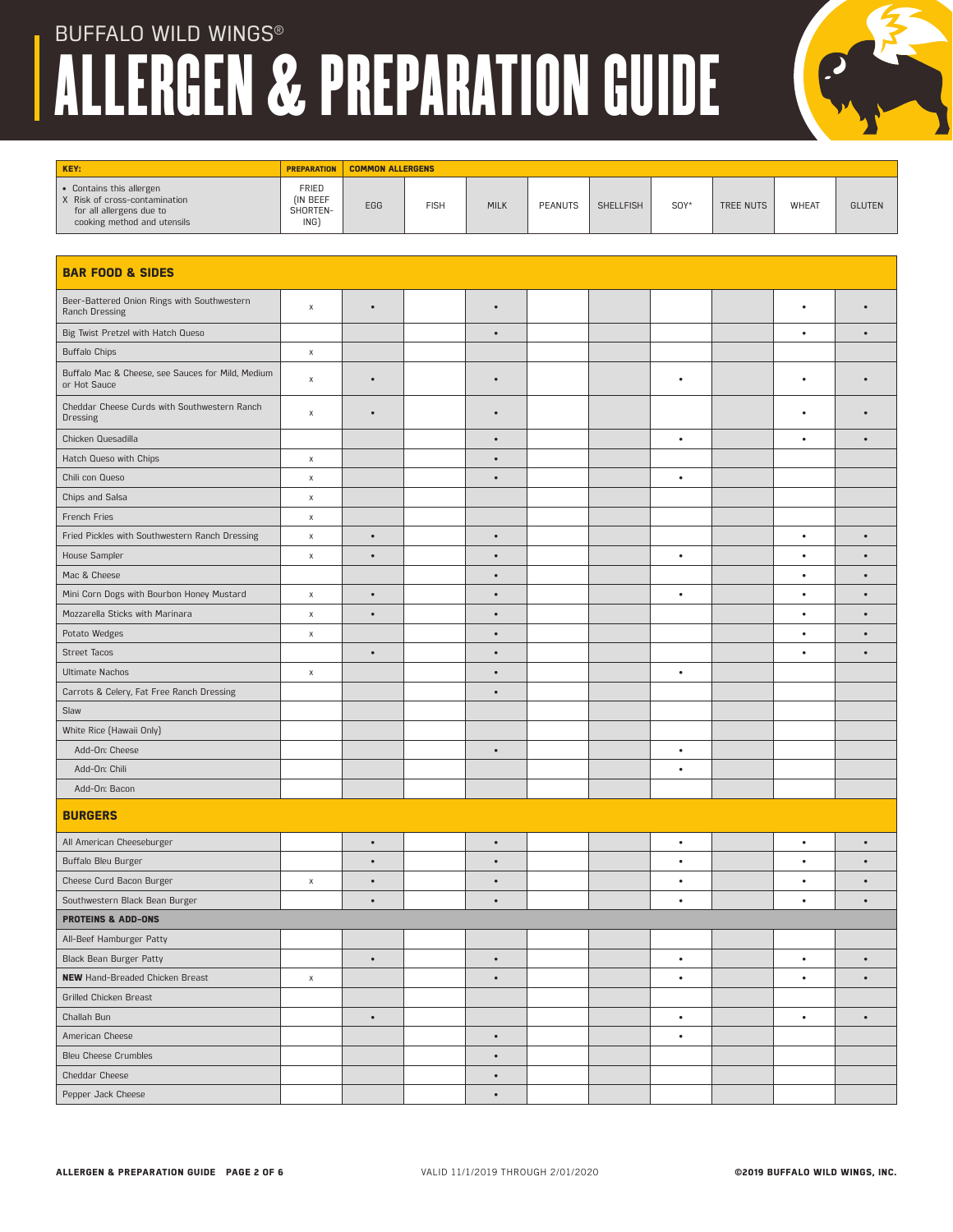| KEY:                                                                                                                 | <b>PREPARATION</b>                    | <b>COMMON ALLERGENS</b> |             |             |         |           |           |           |           |               |
|----------------------------------------------------------------------------------------------------------------------|---------------------------------------|-------------------------|-------------|-------------|---------|-----------|-----------|-----------|-----------|---------------|
| • Contains this allergen<br>X Risk of cross-contamination<br>for all allergens due to<br>cooking method and utensils | FRIED<br>(IN BEEF<br>SHORTEN-<br>ING) | EGG                     | <b>FISH</b> | <b>MILK</b> | PEANUTS | SHELLFISH | SOY*      | TREE NUTS | WHEAT     | <b>GLUTEN</b> |
|                                                                                                                      |                                       |                         |             |             |         |           |           |           |           |               |
| Hatch Queso                                                                                                          |                                       |                         |             | $\bullet$   |         |           |           |           |           |               |
| Swiss Cheese                                                                                                         |                                       |                         |             | $\bullet$   |         |           |           |           |           |               |
| Bacon                                                                                                                |                                       |                         |             |             |         |           |           |           |           |               |
| Avocado                                                                                                              |                                       |                         |             |             |         |           |           |           |           |               |
| <b>Grilled Onions</b>                                                                                                |                                       |                         |             |             |         |           |           |           |           |               |
| Ketchup                                                                                                              |                                       |                         |             |             |         |           |           |           |           |               |
| Yellow Mustard                                                                                                       |                                       |                         |             |             |         |           |           |           |           |               |
| <b>SANDWICHES &amp; WRAPS</b>                                                                                        |                                       |                         |             |             |         |           |           |           |           |               |
| <b>BBQ Chicken Sandwich</b>                                                                                          |                                       | $\bullet$               |             | $\bullet$   |         |           | $\bullet$ |           | $\bullet$ | $\bullet$     |
| <b>NEW</b> Buffalo Ranch Chicken Sandwich with New<br>Hand-Breaded Chicken                                           | Χ                                     | $\bullet$               |             | $\bullet$   |         |           | ٠         |           |           |               |
| <b>NEW</b> Buffalo Ranch Chicken Wrap with<br>New Hand-Breaded Chicken                                               | X                                     | $\bullet$               |             | $\bullet$   |         |           | $\bullet$ |           | ٠         | $\bullet$     |
| Classic Grilled Chicken Wrap, see Sauces for<br>Signature Sauce                                                      |                                       |                         |             | $\bullet$   |         |           |           |           |           | $\bullet$     |
| <b>NEW</b> Classic Chicken Wrap with New Hand-Breaded<br>Chicken, see Sauces for Signature Sauce                     | x                                     |                         |             | $\bullet$   |         |           | ٠         |           |           |               |
| Grilled Chicken Buffalitos, see Sauces for Signature<br>Sauce                                                        |                                       |                         |             | $\bullet$   |         |           |           |           | ٠         |               |
| <b>NEW</b> Nashville Hot Chicken Sandwich                                                                            | $\mathsf X$                           | $\bullet$               |             | $\bullet$   |         |           | $\bullet$ |           | $\bullet$ | $\bullet$     |
| Pepper Jack Steak Wrap                                                                                               |                                       | $\bullet$               |             | $\bullet$   |         |           |           |           | $\bullet$ | $\bullet$     |
| <b>NEW</b> Southern Chicken Sandwich                                                                                 | X                                     | $\bullet$               |             | $\bullet$   |         |           | $\bullet$ |           | $\bullet$ | $\bullet$     |
| Southwest Philly Sandwich                                                                                            |                                       |                         |             | $\bullet$   |         |           | $\bullet$ |           | $\bullet$ |               |
| <b>TENDERS &amp; MAC</b>                                                                                             |                                       |                         |             |             |         |           |           |           |           |               |
| <b>NEW</b> Hand-Breaded Chicken Tenders                                                                              | X                                     |                         |             | $\bullet$   |         |           | $\bullet$ |           | $\bullet$ | $\bullet$     |
| Naked Chicken Tenders                                                                                                |                                       |                         |             |             |         |           |           |           |           |               |
| <b>GREENS &amp; DRESSINGS</b>                                                                                        |                                       |                         |             |             |         |           |           |           |           |               |
| <b>GREENS</b>                                                                                                        |                                       |                         |             |             |         |           |           |           |           |               |
| Buffalo Chicken Salad, see Sauces for Mild, Medium<br>or Hot Sauce                                                   | Х                                     |                         |             |             |         |           |           |           |           |               |
| Caesar Side Salad with Light Caesar Dressing                                                                         |                                       | $\bullet$               | Anchovy     | $\bullet$   |         |           |           |           | $\bullet$ | $\bullet$     |
| Chicken Caesar Salad with Light Caesar Dressing                                                                      |                                       | $\bullet$               | Anchovy     | $\bullet$   |         |           |           |           | $\bullet$ | $\bullet$     |
| Garden Blackened Chicken Salad with White Wine<br>Vinaigrette                                                        |                                       |                         |             | $\bullet$   |         |           |           |           | $\bullet$ | $\bullet$     |
| Garden Grilled Chicken Salad with White Wine<br>Vinaigrette                                                          |                                       |                         |             | $\bullet$   |         |           |           |           | ٠         | $\bullet$     |
| Garden Crispy Chicken Salad with White Wine<br>Vinaigrette, see Sauces for Signature Sauce                           | X                                     |                         |             | $\bullet$   |         |           |           |           | $\bullet$ | $\bullet$     |
| Garden Side Salad with White Wine Vinaigrette                                                                        |                                       |                         |             | $\bullet$   |         |           |           |           | $\bullet$ | $\bullet$     |
| Honey BBQ Chicken Salad with BBQ Ranch<br><b>Dressing</b>                                                            |                                       | $\bullet$               |             | $\bullet$   |         |           |           |           | ۰         | $\bullet$     |
| Santa Fe Salad with Cilantro Lime Ranch Dressing                                                                     | X                                     | $\bullet$               |             | $\bullet$   |         |           |           |           |           |               |
| Garlic Toast                                                                                                         |                                       |                         |             | $\bullet$   |         |           | $\bullet$ |           | $\bullet$ | $\bullet$     |
| Flour Tortillas                                                                                                      |                                       |                         |             |             |         |           |           |           | $\bullet$ | $\bullet$     |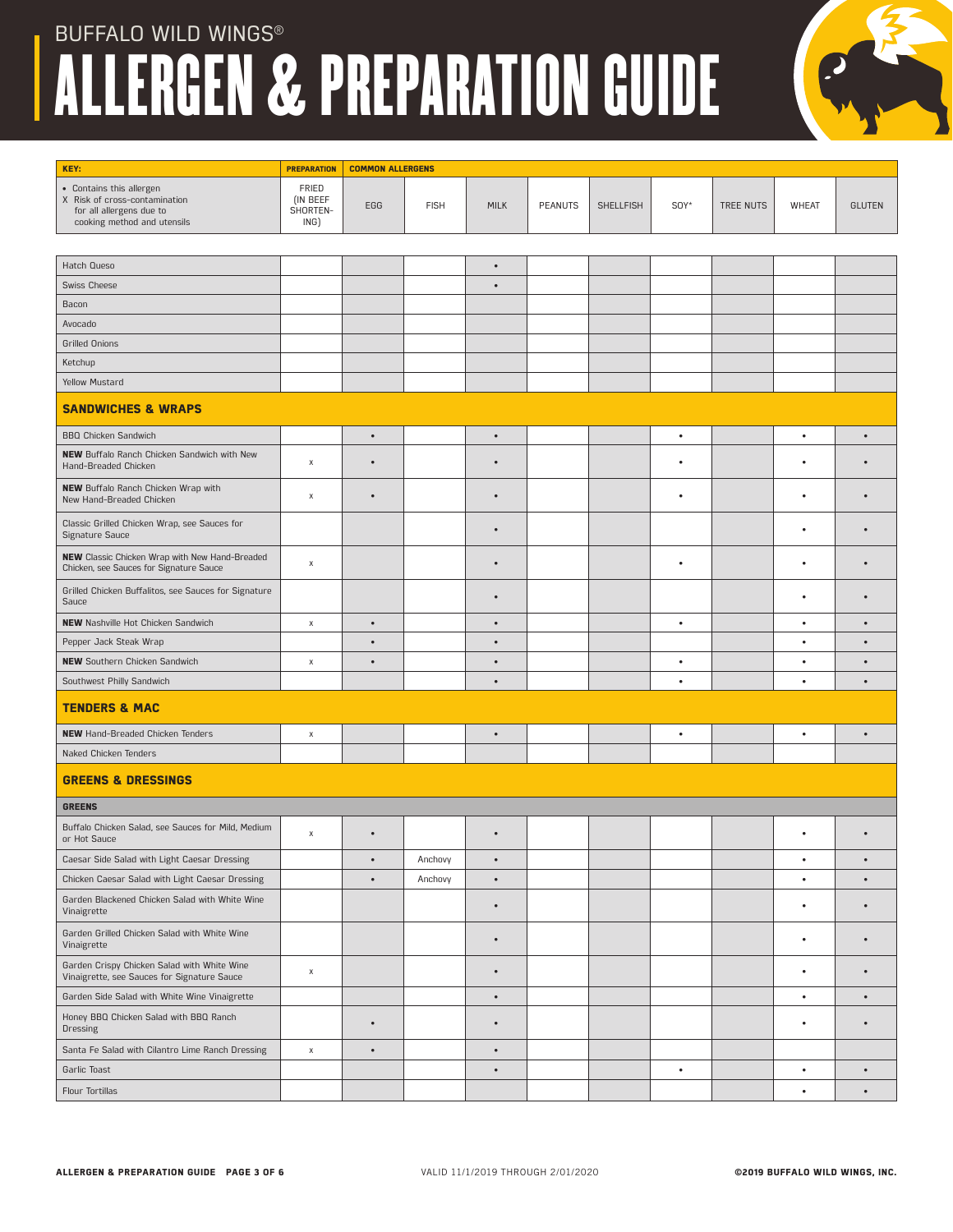| KEY:                                                                                                                 | <b>PREPARATION</b>                    | <b>COMMON ALLERGENS</b> |             |           |             |           |           |             |              |               |  |
|----------------------------------------------------------------------------------------------------------------------|---------------------------------------|-------------------------|-------------|-----------|-------------|-----------|-----------|-------------|--------------|---------------|--|
| • Contains this allergen<br>X Risk of cross-contamination<br>for all allergens due to<br>cooking method and utensils | FRIED<br>(IN BEEF<br>SHORTEN-<br>ING) | EGG                     | <b>FISH</b> | MILK      | PEANUTS     | SHELLFISH | $SOY^*$   | TREE NUTS   | <b>WHEAT</b> | <b>GLUTEN</b> |  |
|                                                                                                                      |                                       |                         |             |           |             |           |           |             |              |               |  |
| <b>DRESSINGS</b>                                                                                                     |                                       |                         |             |           |             |           |           |             |              |               |  |
| <b>BBQ Ranch Dressing</b>                                                                                            |                                       | $\bullet$               |             | $\bullet$ |             |           |           |             |              |               |  |
| <b>Bleu Cheese Dressing</b>                                                                                          |                                       | $\bullet$               |             | $\bullet$ |             |           |           |             |              |               |  |
| <b>Buffalo Bleu Cheese Dressing</b>                                                                                  |                                       | $\bullet$               |             | $\bullet$ |             |           |           |             |              |               |  |
| Cilantro Lime Ranch Dressing                                                                                         |                                       | $\bullet$               |             | $\bullet$ |             |           |           |             |              |               |  |
| Fat Free Ranch Dressing                                                                                              |                                       |                         |             | $\bullet$ |             |           |           |             |              |               |  |
| <b>Light Caesar Dressing</b>                                                                                         |                                       | $\bullet$               | Anchovy     | $\bullet$ |             |           |           |             |              |               |  |
| <b>Ranch Dressing</b>                                                                                                |                                       | $\bullet$               |             | $\bullet$ |             |           |           |             |              |               |  |
| Southwestern Ranch Dressing                                                                                          |                                       | $\bullet$               |             | $\bullet$ |             |           |           |             |              |               |  |
| White Wine Vinaigrette                                                                                               |                                       |                         |             |           |             |           |           |             |              |               |  |
| <b>DESSERT</b>                                                                                                       |                                       |                         |             |           |             |           |           |             |              |               |  |
| Cheesecake Bites with Caramel Sauce                                                                                  | $\mathsf X$                           | $\bullet$               |             | $\bullet$ |             |           | $\bullet$ |             | $\bullet$    | $\bullet$     |  |
| Cheesecake Bites with Chocolate Sauce                                                                                | $\mathsf X$                           | $\bullet$               |             | $\bullet$ |             |           | $\bullet$ |             | $\bullet$    | $\bullet$     |  |
| Chocolate Fudge Cake                                                                                                 |                                       | $\bullet$               |             | $\bullet$ | may contain |           | $\bullet$ | may contain | $\bullet$    | $\bullet$     |  |
| Loaded Ice Cream                                                                                                     | $\mathsf X$                           |                         |             | $\bullet$ |             |           |           |             | $\bullet$    | $\bullet$     |  |
| Mini Chocolate Fudge Cake                                                                                            |                                       | $\bullet$               |             | $\bullet$ | may contain |           | $\bullet$ | may contain | $\bullet$    | $\bullet$     |  |
| <b>KIDS</b>                                                                                                          |                                       |                         |             |           |             |           |           |             |              |               |  |
| Cheeseburger                                                                                                         |                                       |                         |             | $\bullet$ |             |           | $\bullet$ |             | $\bullet$    | $\bullet$     |  |
| Hamburger                                                                                                            |                                       |                         |             |           |             |           | $\bullet$ |             | $\bullet$    | $\bullet$     |  |
| Mac & Cheese                                                                                                         |                                       |                         |             | $\bullet$ |             |           |           |             | $\bullet$    | $\bullet$     |  |
| Mini Corn Dogs                                                                                                       | Χ                                     | $\bullet$               |             | $\bullet$ |             |           | $\bullet$ |             | $\bullet$    | $\bullet$     |  |
| Mandarin Oranges                                                                                                     |                                       |                         |             |           |             |           |           |             |              |               |  |
| <b>B-DUBS EXPRESS EXCLUSIVES</b>                                                                                     |                                       |                         |             |           |             |           |           |             |              |               |  |
| Hatch Queso with Chips                                                                                               | $\mathsf X$                           |                         |             | $\bullet$ |             |           |           |             |              |               |  |
| Chili con Queso                                                                                                      | Χ                                     |                         |             | $\bullet$ |             |           | $\bullet$ |             |              |               |  |
| Chips and Salsa                                                                                                      | $\mathsf X$                           |                         |             |           |             |           |           |             |              |               |  |
| <b>BBQ Chicken Sandwich</b>                                                                                          |                                       | $\bullet$               |             | $\bullet$ |             |           | $\bullet$ |             | $\bullet$    | $\bullet$     |  |
| Entrée House Salad                                                                                                   |                                       | $\bullet$               |             | $\bullet$ |             |           |           |             | $\bullet$    | $\bullet$     |  |
| Entrée House Salad with Grilled Chicken                                                                              |                                       | $\bullet$               |             | $\bullet$ |             |           |           |             | $\bullet$    |               |  |
| Entrée House Salad with Crispy Chicken                                                                               | $\mathsf X$                           | $\bullet$               |             | $\bullet$ |             |           |           |             | $\bullet$    | $\bullet$     |  |
| Buffalo Mac & Cheese                                                                                                 | $\mathsf X$                           | $\bullet$               |             | $\bullet$ |             |           | $\bullet$ |             | $\bullet$    | $\bullet$     |  |
| Side House Salad with Ranch Dressing                                                                                 |                                       | $\bullet$               |             | $\bullet$ |             |           |           |             | $\bullet$    | $\bullet$     |  |
| <b>BREAKFAST</b> (at participating locations only)                                                                   |                                       |                         |             |           |             |           |           |             |              |               |  |
| Club Sandwich                                                                                                        | Χ                                     |                         |             | $\bullet$ |             |           | $\bullet$ |             | $\bullet$    | $\bullet$     |  |
| Breakfast Quesadilla, with Bacon or Sausage                                                                          | $\mathsf X$                           | $\bullet$               |             | $\bullet$ |             |           | $\bullet$ |             | $\bullet$    | $\bullet$     |  |
| <b>Biscuit Sandwich</b>                                                                                              | $\mathsf X$                           | $\bullet$               |             | $\bullet$ |             |           | $\bullet$ |             | $\bullet$    | $\bullet$     |  |
| Breakfast Platter, with Bacon or Sausage                                                                             | $\mathsf X$                           | $\bullet$               |             | $\bullet$ |             |           | $\bullet$ |             | $\bullet$    | $\bullet$     |  |
| Breakfast Wrap                                                                                                       | Х                                     | $\bullet$               |             | $\bullet$ |             |           | $\bullet$ |             | $\bullet$    | $\bullet$     |  |
| Chicken & Waffles                                                                                                    | $\mathsf X$                           | $\bullet$               |             | $\bullet$ |             |           | $\bullet$ | coconut     | $\bullet$    | $\bullet$     |  |
| Chicken & Waffles, house-made waffles (Atlanta<br>Airport Only)                                                      | Х                                     | $\bullet$               |             | $\bullet$ |             |           | $\bullet$ |             | $\bullet$    | $\bullet$     |  |
| Omelet, with Bacon, Chicken, or Sausage                                                                              | $\mathsf X$                           | $\bullet$               |             | $\bullet$ |             |           | $\bullet$ |             | $\bullet$    | $\bullet$     |  |
| Chili & Rice (Hawaii Only)                                                                                           |                                       |                         |             | $\bullet$ |             |           |           |             |              |               |  |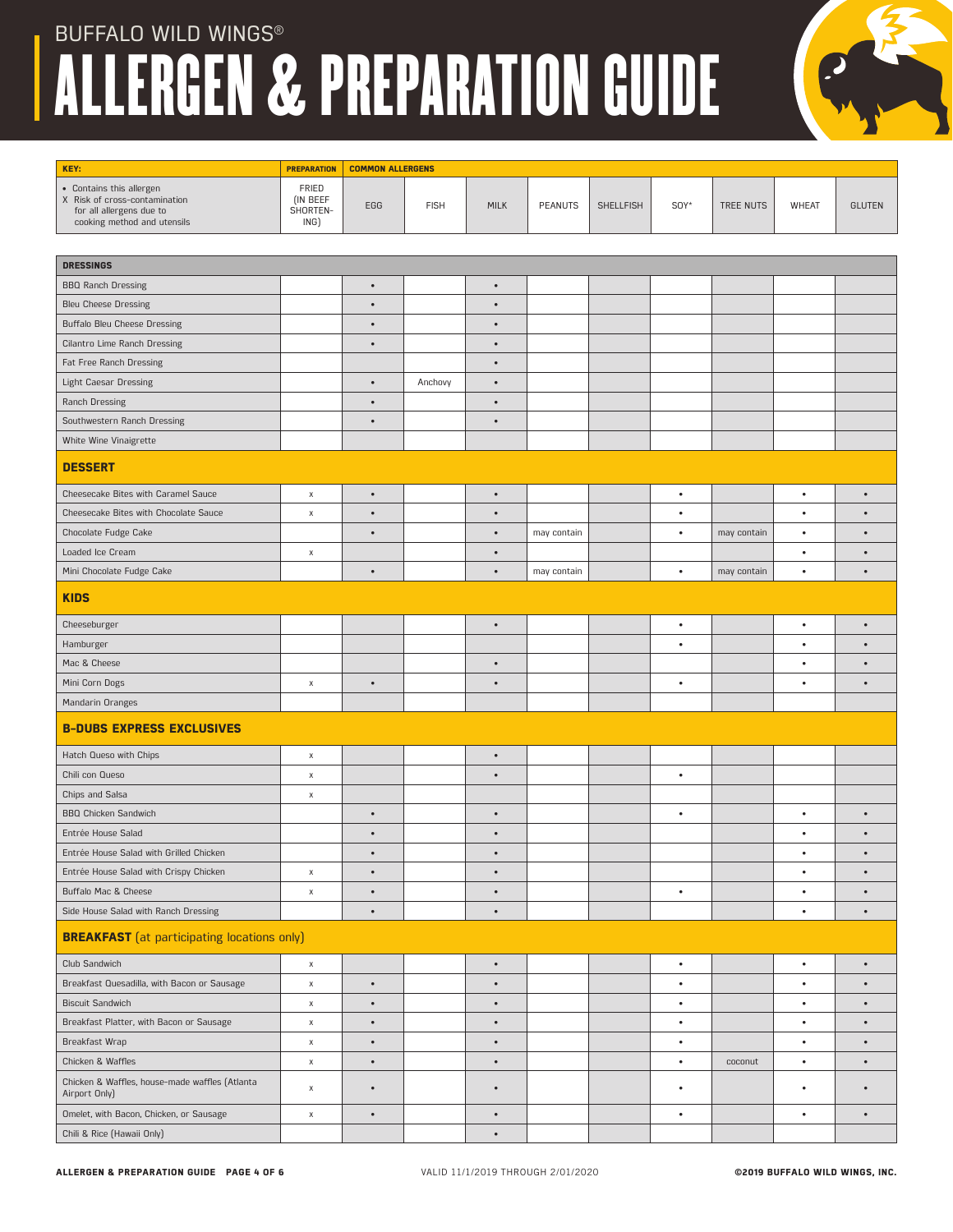| KEY:                                                                                                                 | <b>PREPARATION</b>                    | <b>COMMON ALLERGENS</b> |             |             |         |           |         |           |           |               |
|----------------------------------------------------------------------------------------------------------------------|---------------------------------------|-------------------------|-------------|-------------|---------|-----------|---------|-----------|-----------|---------------|
| • Contains this allergen<br>X Risk of cross-contamination<br>for all allergens due to<br>cooking method and utensils | FRIED<br>(IN BEEF<br>SHORTEN-<br>ING) | EGG                     | <b>FISH</b> | <b>MILK</b> | PEANUTS | SHELLFISH | $SOY^*$ | TREE NUTS | WHEAT     | <b>GLUTEN</b> |
|                                                                                                                      |                                       |                         |             |             |         |           |         |           |           |               |
| <b>BEVERAGES</b>                                                                                                     |                                       |                         |             |             |         |           |         |           |           |               |
| <b>LEMONADES &amp; LIMEADES</b>                                                                                      |                                       |                         |             |             |         |           |         |           |           |               |
| <b>Blueberry Mint Lemonade</b>                                                                                       |                                       |                         |             |             |         |           |         |           |           |               |
| Strawberry Lemonade                                                                                                  |                                       |                         |             |             |         |           |         |           |           |               |
| <b>Black Cherry Limeade</b>                                                                                          |                                       |                         |             |             |         |           |         |           |           |               |
| <b>RED BULL</b>                                                                                                      |                                       |                         |             |             |         |           |         |           |           |               |
| Red Bull Energy Drink                                                                                                |                                       |                         |             |             |         |           |         |           |           |               |
| Red Bull Sugar Free Energy Drink                                                                                     |                                       |                         |             |             |         |           |         |           |           |               |
| <b>SODAS &amp; MORE</b>                                                                                              |                                       |                         |             |             |         |           |         |           |           |               |
| Diet Pepsi                                                                                                           |                                       |                         |             |             |         |           |         |           |           |               |
| Dr Pepper                                                                                                            |                                       |                         |             |             |         |           |         |           |           |               |
| Lemonade                                                                                                             |                                       |                         |             |             |         |           |         |           |           |               |
| Mountain Dew                                                                                                         |                                       |                         |             |             |         |           |         |           |           |               |
| Mug Root Beer                                                                                                        |                                       |                         |             |             |         |           |         |           |           |               |
| Pepsi                                                                                                                |                                       |                         |             |             |         |           |         |           |           |               |
| Sierra Mist                                                                                                          |                                       |                         |             |             |         |           |         |           |           |               |
| Unsweetened Iced Tea                                                                                                 |                                       |                         |             |             |         |           |         |           |           |               |
| Sweet Tea                                                                                                            |                                       |                         |             |             |         |           |         |           |           |               |
| Coffee                                                                                                               |                                       |                         |             |             |         |           |         |           |           |               |
| Izze Sparkling Juice, Blackberry                                                                                     |                                       |                         |             |             |         |           |         |           |           |               |
| Izze Sparkling Juice, Clementine                                                                                     |                                       |                         |             |             |         |           |         |           |           |               |
| Aquafina Bottled Water                                                                                               |                                       |                         |             |             |         |           |         |           |           |               |
| Lowfat Milk                                                                                                          |                                       |                         |             | $\bullet$   |         |           |         |           |           |               |
| Chocolate Milk                                                                                                       |                                       |                         |             | $\bullet$   |         |           |         |           |           |               |
| <b>COCKTAILS, WINE &amp; BEER</b>                                                                                    |                                       |                         |             |             |         |           |         |           |           |               |
| B-Dubs Bloody Mary                                                                                                   |                                       |                         |             |             |         |           |         |           |           |               |
| Black Cherry Bourbon Smash                                                                                           |                                       |                         |             |             |         |           |         |           |           |               |
| Buffalo Zoo                                                                                                          |                                       |                         |             |             |         |           |         |           |           |               |
| Blue Hawaiian                                                                                                        |                                       |                         |             |             |         |           |         | Coconut   |           |               |
| Hendrick's Gin and Tonic                                                                                             |                                       |                         |             |             |         |           |         |           |           |               |
| House Margarita                                                                                                      |                                       |                         |             |             |         |           |         |           |           |               |
| Hurricane                                                                                                            |                                       |                         |             |             |         |           |         |           |           |               |
| Knockout Punch                                                                                                       |                                       |                         |             |             |         |           |         |           |           |               |
| Mojito                                                                                                               |                                       |                         |             |             |         |           |         |           |           |               |
| Moscow Mule                                                                                                          |                                       |                         |             |             |         |           |         |           |           |               |
| Old Fashioned                                                                                                        |                                       |                         |             |             |         |           |         |           |           |               |
| Passionfruit Nojito                                                                                                  |                                       |                         |             |             |         |           |         |           |           |               |
| Platinum Margarita                                                                                                   |                                       |                         |             |             |         |           |         |           |           |               |
| Red Sangria                                                                                                          |                                       |                         |             |             |         |           |         |           |           |               |
| Scorpion                                                                                                             |                                       |                         |             |             |         |           |         | Almond    |           |               |
| Spicy Passion Fruit Margarita                                                                                        |                                       |                         |             |             |         |           |         |           |           |               |
| Strawberry Kick Coronarita                                                                                           |                                       |                         |             |             |         |           |         |           | $\bullet$ | $\bullet$     |